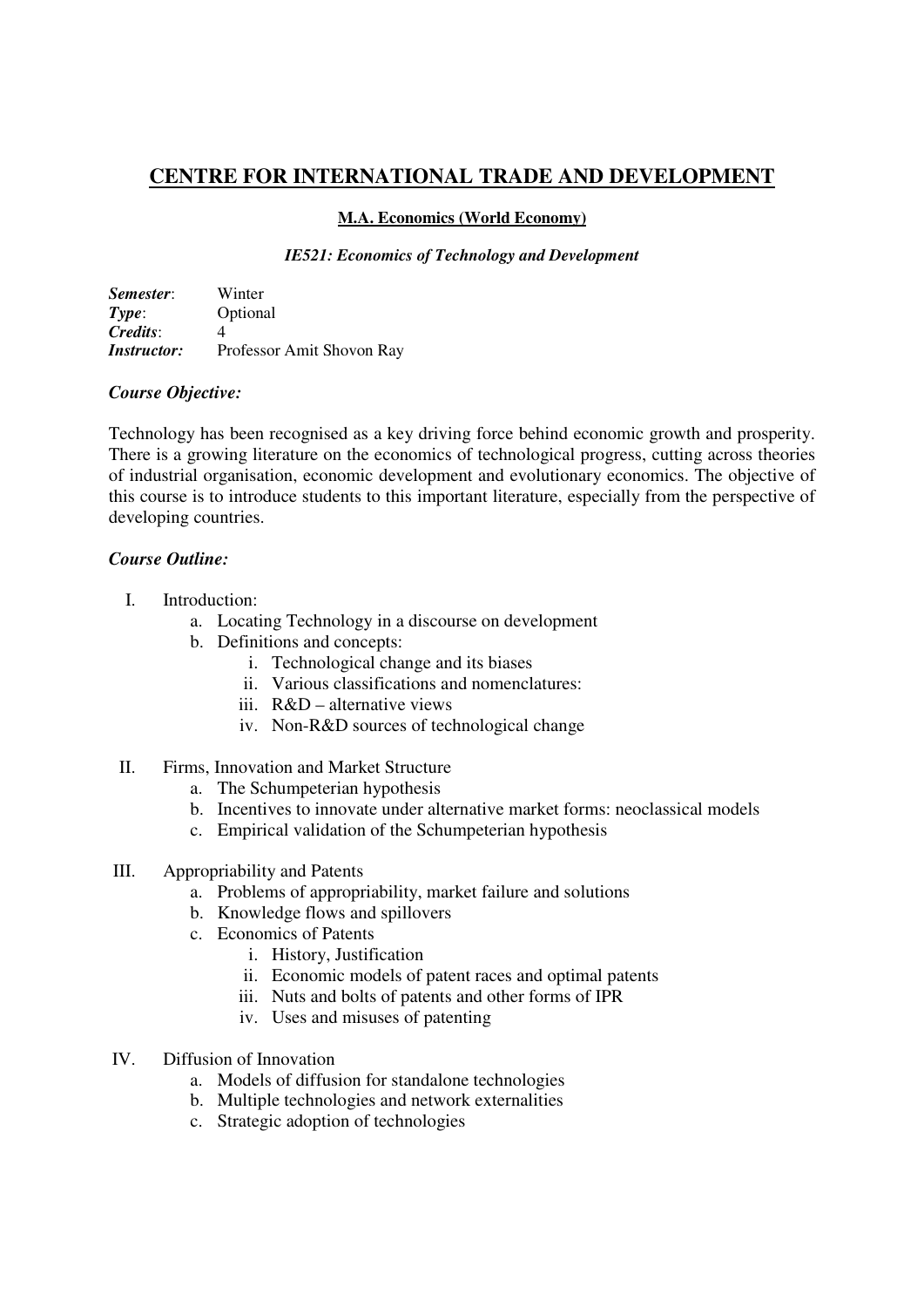- V. Learning and Technological Capability in Developing Countries
	- a. R&D for learning
	- b. Stages of Technological Capability (TC)
	- c. Evolution of TC: The role of IPR
	- d. Importance of TC for competitiveness and exports
	- e. Understanding India's emergence through TC
- VI. Science and Innovation
	- a. Importance of Public Funded Research
	- b. University-industry knowledge transfer

# *Readings:*

Books (selected chapters)

- Tirole, J (1988), *The Theory of Industrial Organisation*, Chapter 10, MIT Press: Cambridge, MA.
- Schumepter, J. (1943), *Capitalism, Socialism and Democracy*, Chapters 7 and 8, Unwin: London.
- Stoneman, Paul (ed.) (1995), *Handbook of Economics of Innovation and Technological Change*, Chapters 1, 4, Blackwell: Oxford.
- Greenhalgh, C. and M. Rogers (2010), *Innovation, IP and* Growth, Chapter 2, 6, Princeton University Press: Princeton.
- Machlup, F. (1958), "An Economic review of the patent system", *US Senate Committee Report*, Washington DC: US Govt.
- Stoneman, P. (2002), *The Economics of Technological Diffusion*, Chapters 1 5, Blackwell: Oxford.
- Lall, S (1987), *Learning to Industrialise*, Chapters 1,2,8,9, London: MacMillan.
- Stewart, F. (1977), *Technology and Underdevelopment*, Chapters 1-5, MacMillan: London.

# Journal articles

- Fischer, F.M. and P. Temin (1973), "Returns to Scale in Research and Development: What does Schumpeterian Hypothesis Imply?" *Journal of Political Economy*, Vol 81 No.1.
- Kamien, M. and N. Schwartz (1975), "Market Structure and Innovation: A Survey", *Journal of Economic Literature*, Vol 13 No 1.
- Scherer, F.M. (1972), "Nordhaus' Theory of Optimal Patent Life', *American Economic Review* 62 (3), pp 422-427.
- Cohen W.M. and D Levinthal (1989), "Innovation and Learning: The two faces of R&D," *The Economic Journal*, Vol 99, 1989.
- Teitel, S. (1984), Technology Creation in Semi-Industrialised Economies, *Journal of Development Economics*, 16, pp 39-61.
- Katz, J. (1984), "Domestic Technological Innovations and Dynamic Comparative Advantage, *Journal of Development Economics*, 16, pp 13-37.